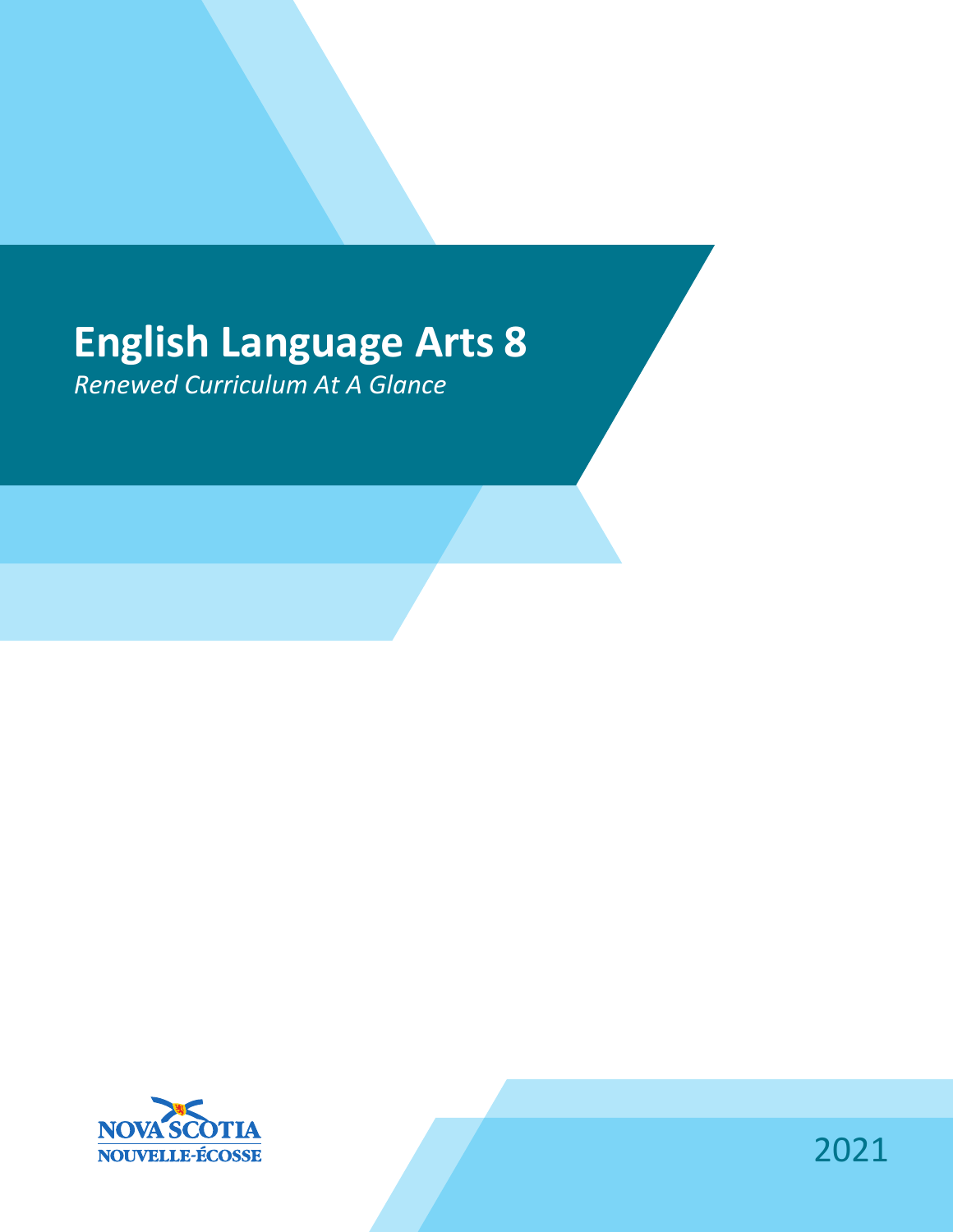#### Website References

Website references contained within this document are provided solely as a convenience and do not constitute an endorsement by the Department of Education of the content, policies, or products of the referenced website. The department does not control the referenced websites and subsequent links, and is not responsible for the accuracy, legality, or content of those websites. Referenced website content may change without notice.

Regional Education Centres and educators are required under the Department's Public School Programs Network Access and Use Policy to preview and evaluate sites before recommending them for student use. If an outdated or inappropriate site is found, please report it to <curriculum@novascotia.ca>.

#### Renewed Curriculum

*The 7&8 Curriculum renewal is being implemented in select schools.* 

#### *Full implementation of the renewed curricula will be for the 2022/2023 school year.*

© Crown copyright, Province of Nova Scotia, 2021

Prepared by the Department of Education and Early Childhood Development

This is the most recent version of the current curriculum materials as used by teachers in Nova Scotia.

The contents of this publication may be reproduced in part provided the intended use is for noncommercial purposes and full acknowledgment is given to the Nova Scotia Department of Education.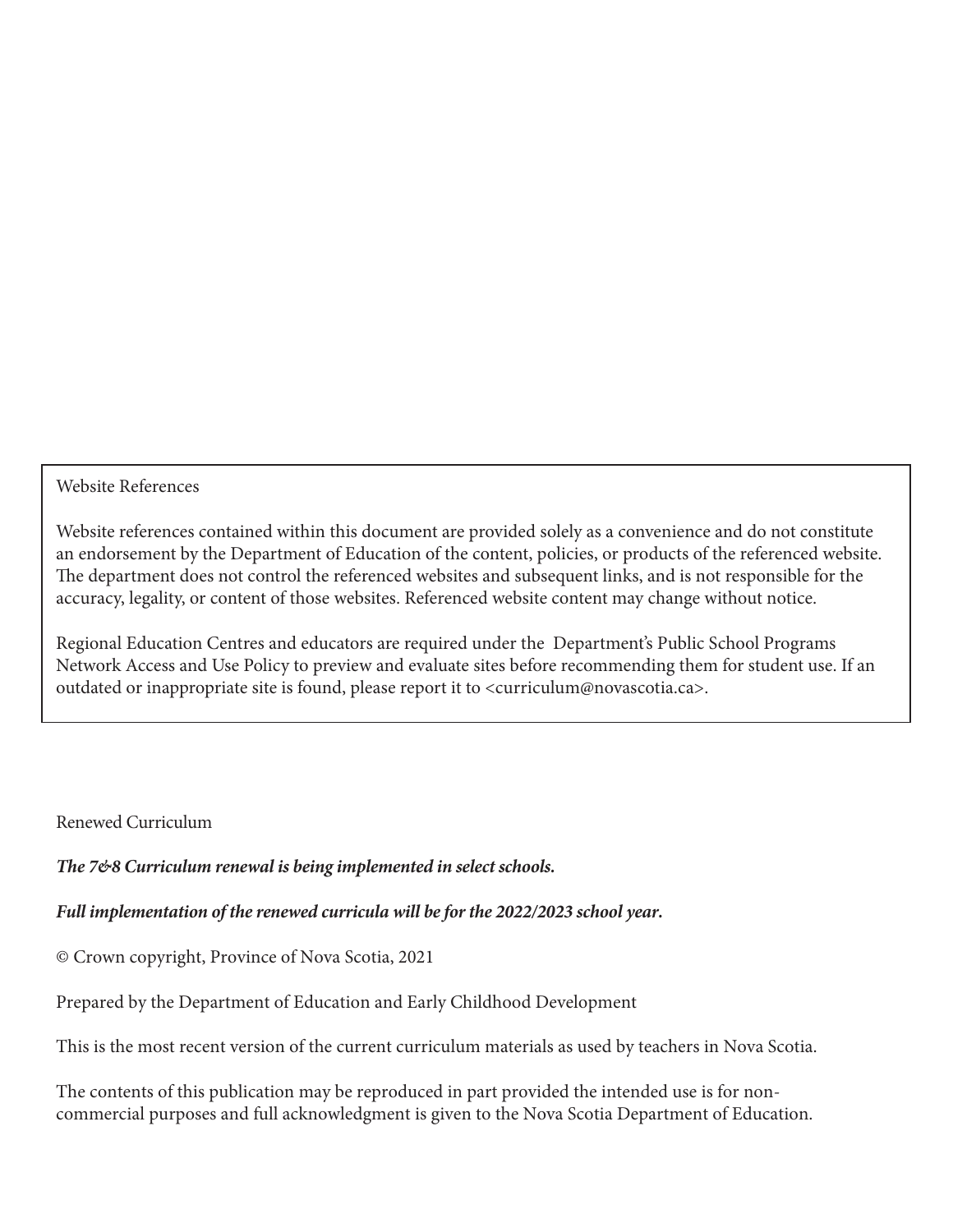# Renewed English Language Arts 8

At a Glance Document

2021—2022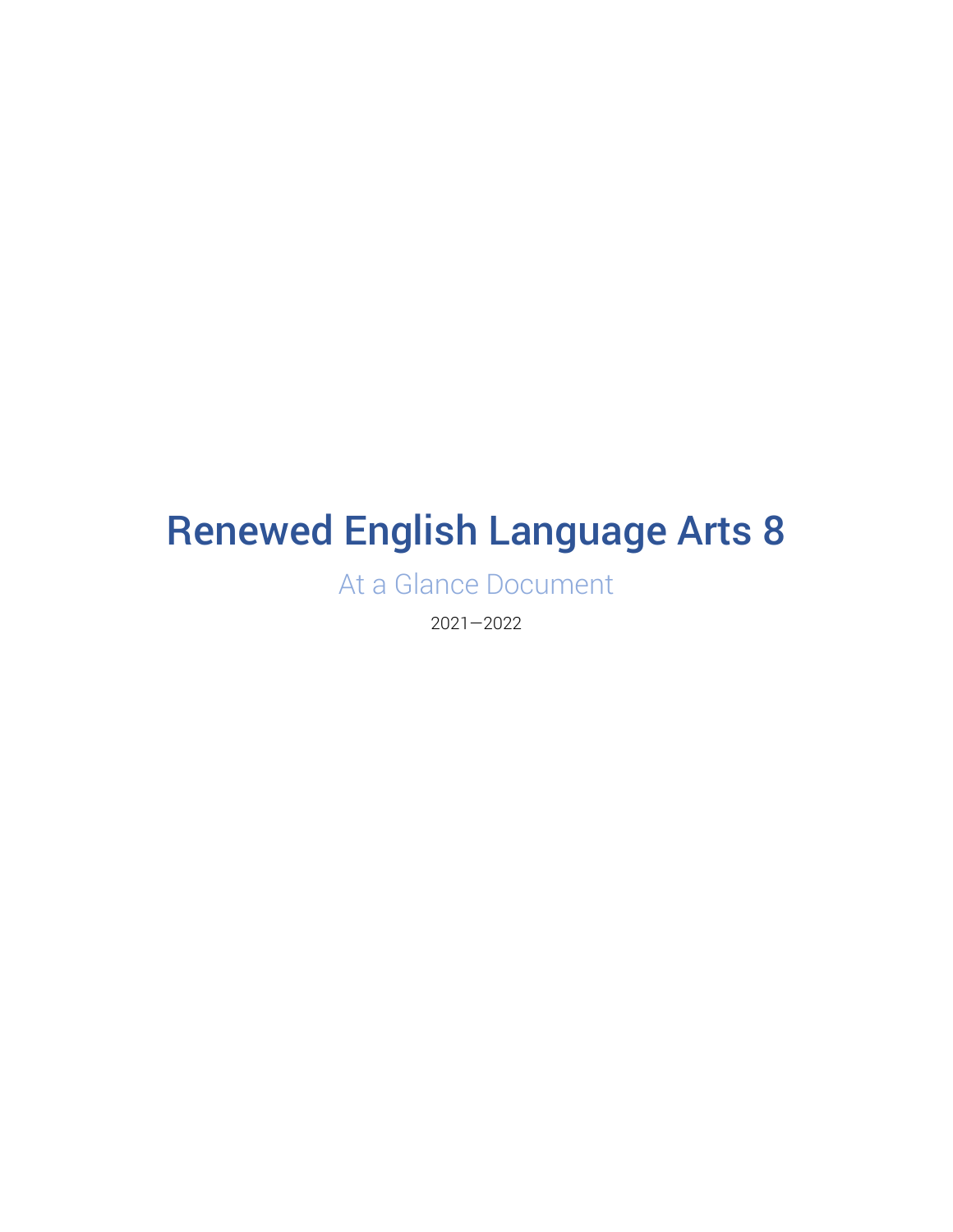Language is a primary instrument of thought and the most powerful tool learners have for developing skills, ideas, and insights; for giving significance to their experiences, and for making sense of the world and the possibilities within it. Language is learned through purposeful and powerful language processes designed around stimulating ideas and issues that are meaningful to learners. Language processes are:

- **listening**
- speaking
- reading
- viewing
- writing
- representing

The language processes, embedded in the outcomes, are interrelated and interdependent in that the use of one strengthens, supports, and extends the others. These processes are most effective as interdependent rather than discrete processes. The ability to respond to reading, listening, or viewing, is a lifelong process. The complexity, sophistication, and depth of response as well as the type of material to which learners are able to respond changes over time.

#### **Learning in Context:**

Language learning is most effective when it is learned in context rather than isolation. It is personal and intimately connected to individuality, developing out of learners' home language and their social and cultural experiences. Language learning is an active process of making meaning, that draws on all sources and ways of knowing that helps learners to understand cultures and express cultural identity. It is developmental in that learners continue to grow in flexibility and fluency in their language use over time. Thus, the design of the English language arts curriculum is structured using processes that support learners in developing and practising strategies in relation to comprehension and communication.

#### **English Language Arts:**

English language arts encompass the experiences, studies, and appreciation of language, literature, media, and communication. English language arts is taught through an integrated approach so that the interrelationship between, in, and among the (language) processes will be understood and applied by the learners to communicate, and to comprehend in a range of communication forms. Learners learn best when they are aware of the processes and strategies they use to communicate and make meaning to come to new understandings through inquiry-based learning. Adolescent learners must have opportunities to communicate their learning through various communication forms for specific audiences and purposes, and to consider their learning, strengths, and needs (metacognition). This approach is best addressed through careful planning that meets learners where they are with their language learning. This approach uses explicit instruction to scaffold learning opportunities that are meaningful, stimulating, and accessible to keep every learner engaged, challenged, and inspired. Through learning opportunities and experiences, learners develop language fluency, and become confident and competent language users in their learning environment, communities, cultures, and wider world.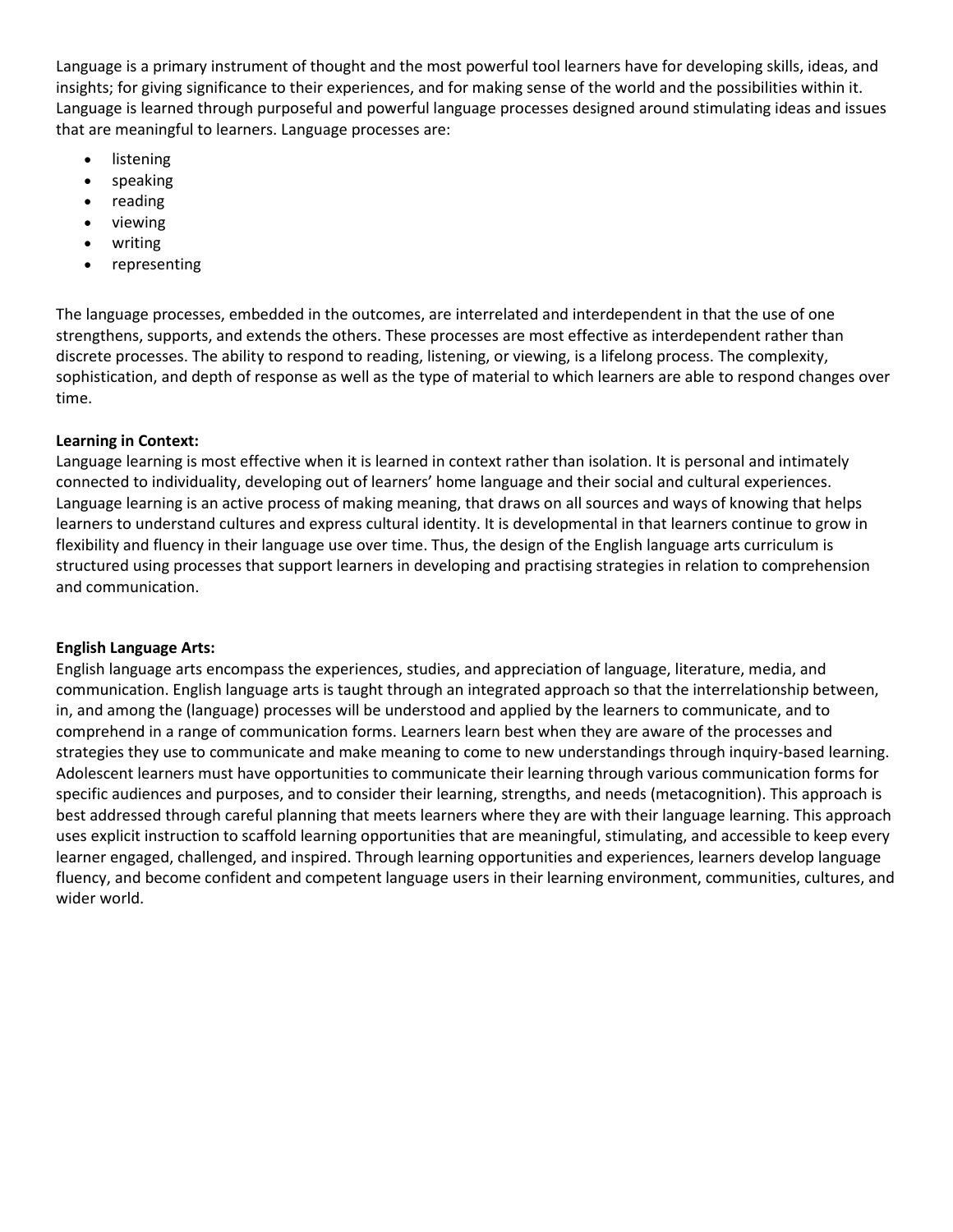# Learners will reflect on how the cultures of communities, inclusive of the Mi'kmaq, Acadians, African Nova Scotians, and the Gaels, are expressed through a range of communication forms.

### **Rationale**

Learners will be given opportunities to examine a range of communication forms to explore cultural expressions. The relationship between language and culture is deeply rooted. Language is used to maintain and express culture and connects us with each other. Communication forms reflect learners' own cultures and provide a window into other cultures. Learners explore culture through cultural expressions, communications that result from the creativity of individuals and communities and include cultural content. Communication forms provide opportunities for learners to consider how expressions inform, influence, and sustain culture and identity. Learners explore a range of cultural expressions from many communities including oral, written, and visual communication forms. Through first voice communication forms, learners come to understand the richness and complexity of their own, local, and global cultures. This outcome is designed to be woven throughout the course and supports the development of language processes across all outcomes.

# **Competencies**

- **•** Citizenship (CZ)
- Communication (COM)
- **•** Creativity and Innovation (CI)
- **•** Critical Thinking (CT)
- **•** Technological Fluency (TF)

## **Indicators**

- Investigate ways in which communication [forms](https://docs.google.com/document/d/1-DCt1N21SgHOLi57jRa2CeU13wnZ46EwCNvGY5PQfRY/edit) are an expression of culture and identity (COM/CT)
- **Compare** a range of voices and perspectives from within a culture (CZ/COM/CT)
- Comprehend cultural expressions using speakers'/writers'/producers' choices (COM/CI/CT)
- Compare how [communication forms](https://docs.google.com/document/d/1-DCt1N21SgHOLi57jRa2CeU13wnZ46EwCNvGY5PQfRY/edit) vary or look the same across cultures (COM/CI/CT/TF)

### Concepts (and Guiding Questions)

### Expressions of culture

- How have cultures and communities shaped who I am?
- How do various communities use communication forms to express their culture?
- How can I express my identities and cultures through communication forms?
- How do I see culture expressed in oral, written, and visual communication forms?

#### Voices and Perspectives

- Why is it important to consider communication forms created by people from within the culture?
- Why is it important to consider many voices and perspectives from within a culture?
- Why do voices and perspectives vary or look the same within a culture?
- How can first voice help me to develop an authentic understanding of a culture?

### Speakers'/Writers'/Producers' Choices

- What choices does the speaker/writer/producer make in their cultural expression?
- Why is it important to learn about the culture before considering cultural expressions?
- How do the speaker/writer/producers' choices help me to understand their message and identify the purpose?
- How does talking with others help me to understand what I hear, read, and view?
- How can I use my listening, reading, and viewing strategies to understand the message?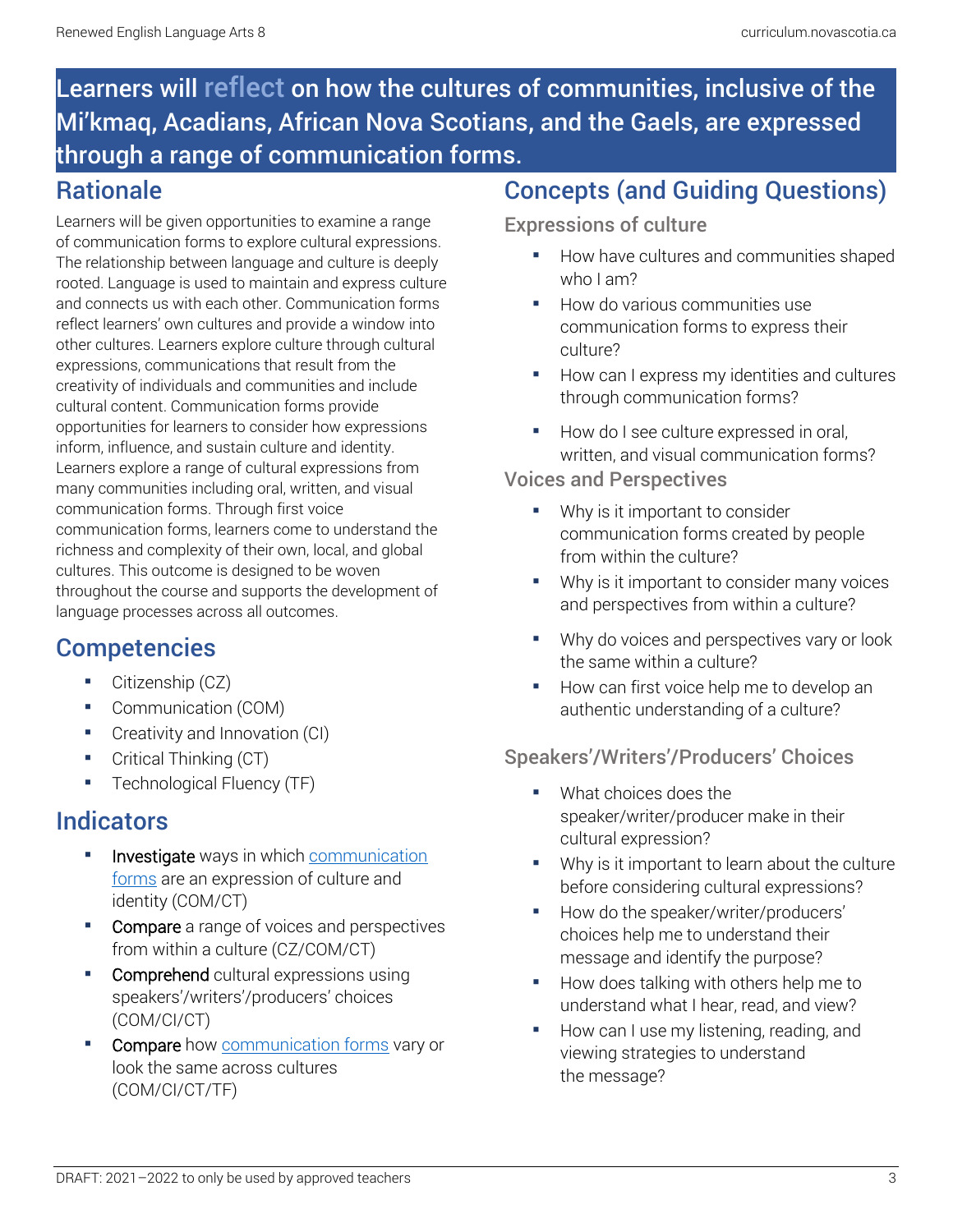### Cross-Cultural Communication

- How are communication forms similar among cultures?
- How do communication forms vary among cultures?
- How do cultures influence each others' communication forms?

# Skills

#### **Reflect**

Ask questions of experiences and/or concepts; Examine further ideas and information; consider ideas, perceptions, and perspectives about experiences and/or concepts; Evaluate perceptions and perspectives in relation to experiences and/or concepts; Synthesize perceptions, and perspectives in relation to experiences and/or concepts; communicate the impact of the process.

#### Investigate

Ask and revise questions; locate several relevant and dependable details to support an answer; organize and compare details; identify relationships, recognize represented perspectives, and communicate findings.

#### Compare

Make observations; identify similarities and differences; identify relationships and offer an interpretation; communicate the findings.

#### Comprehend

Determine the overall meaning of the message and identify the details; identify the author's purpose; use active listening, reading, and viewing strategies; communicate findings.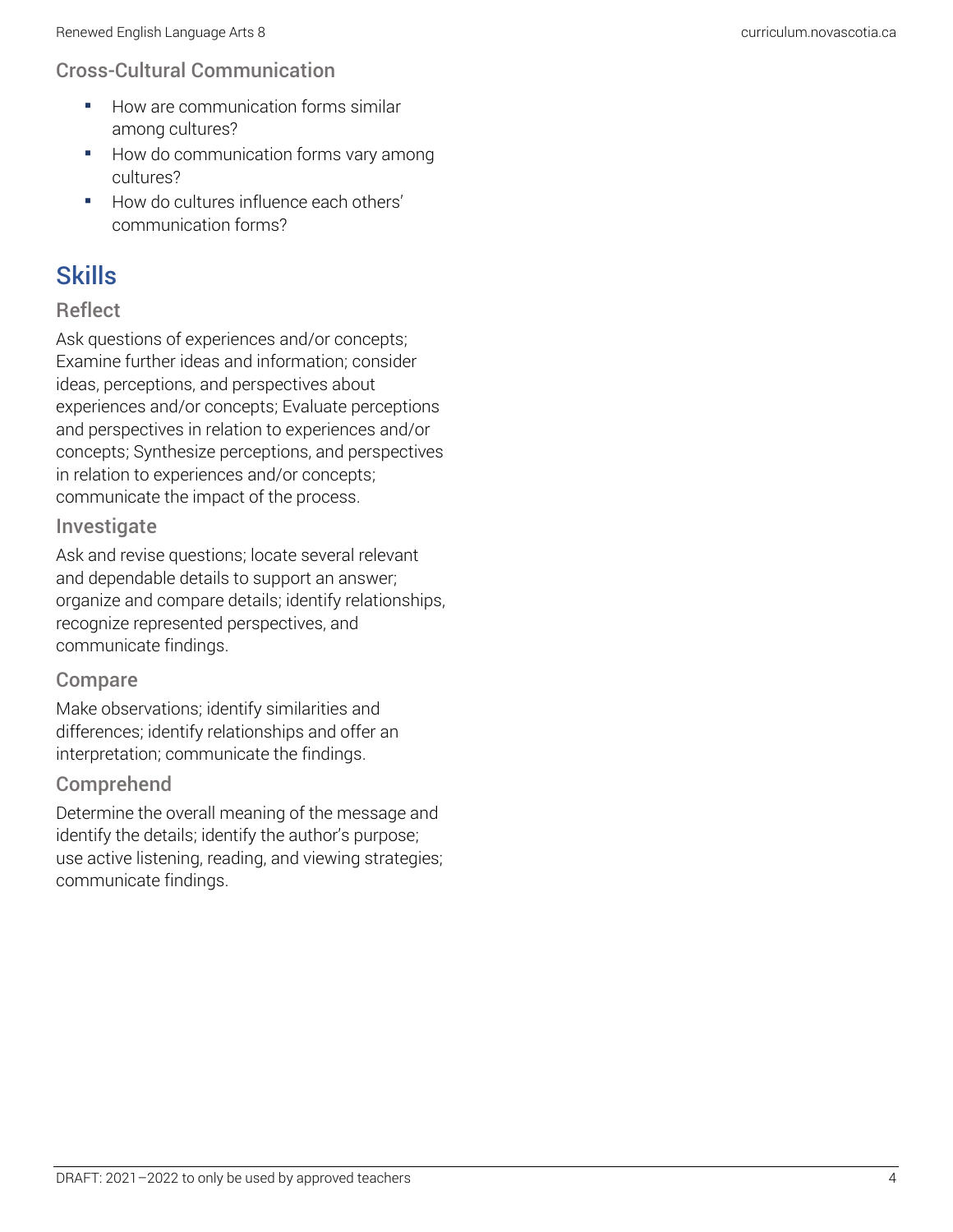# Learners will plan oral, written, and visual personal and critical responses, in relation to audience and purpose.

### **Rationale**

Learners are unique and will explore personal interests and share experiences, leading to selfdiscovery and making connections with others. By engaging with communication forms through inquiry questions, learners will have opportunities to develop a sense of inquiry, wonder, exploration, and discovery. Learners will also explore the importance of supporting their ideas and responses with evidence to sustain coherent arguments. They will use questions to clarify and expand upon the interpretation and meaning behind others' ideas. Learners will investigate the relationship between their communication forms, audience and purpose when planning personal and critical responses.

# **Competencies**

- **•** Citizenship (CZ)
- Communication (COM)
- **•** Personal Career Development (PCD)
- **•** Creativity and Innovation (CI)
- **•** Critical Thinking (CT)

### Indicators

- **Compare** the characteristics of [personal](https://docs.google.com/document/d/15rJohIQdCrdU6idavpwdAkNn1Rh9TcuyHTmjfmcgxdY/edit) and [critical responses](https://docs.google.com/document/d/1sKzxCnO1Z-UAzHrmehaxeIGtHn3V7Rl-rAj8F60jAgE/edit) (COM/CT)
- **Question** personal and critical interpretations of perceived messages from a variety of [communication forms](https://docs.google.com/document/d/1-DCt1N21SgHOLi57jRa2CeU13wnZ46EwCNvGY5PQfRY/edit) (CZ/COM/CI/CT)
- Investigate how [ideas](https://docs.google.com/document/d/1otaB-gkc7M3iSWwqNsucG4DZUDcc5tFs58TZP_B0zfg/edit) for [personal](https://docs.google.com/document/d/15rJohIQdCrdU6idavpwdAkNn1Rh9TcuyHTmjfmcgxdY/edit) and [critical responses](https://docs.google.com/document/d/1sKzxCnO1Z-UAzHrmehaxeIGtHn3V7Rl-rAj8F60jAgE/edit) can be developed. (COM/PCD/CI/CT)
- **Investigate** the relationship between audience, purpose, and the chosen [communication form](https://docs.google.com/document/d/1-DCt1N21SgHOLi57jRa2CeU13wnZ46EwCNvGY5PQfRY/edit) (COM/CT)
- **E** Analyse how supporting details support [ideas](https://docs.google.com/document/d/1otaB-gkc7M3iSWwqNsucG4DZUDcc5tFs58TZP_B0zfg/edit) and responses (COM/PCD/CI/CT)

# Concepts (and Guiding Questions)

#### Personal and Critical Responses

- How is a personal response different from a critical response?
- How do I question and respond to a text personally?
- How do I question and respond with a critical lens?
- How does posing different types of questions help me to determine the difference between personal and critical responses?

### Communication Forms

- How do communication forms have an impact on the interpretation of the message?
- How do my perspectives and experiences influence my interpretations of communication forms?
- Why do my interpretations change depending on the communication form?
- How do my interpretations influence my understanding of communication forms?
- How can I become more independent in questioning my interpretations of perceived messages?

#### Ideas

- How are ideas developed?
- How does talking to others help me to develop and extend my ideas?
- How can I use ideas from a range of mentor texts to extend my own ideas?
- How can I use different strategies to extend my ideas?
- How can I become a creative risk-taker to extend my ideas?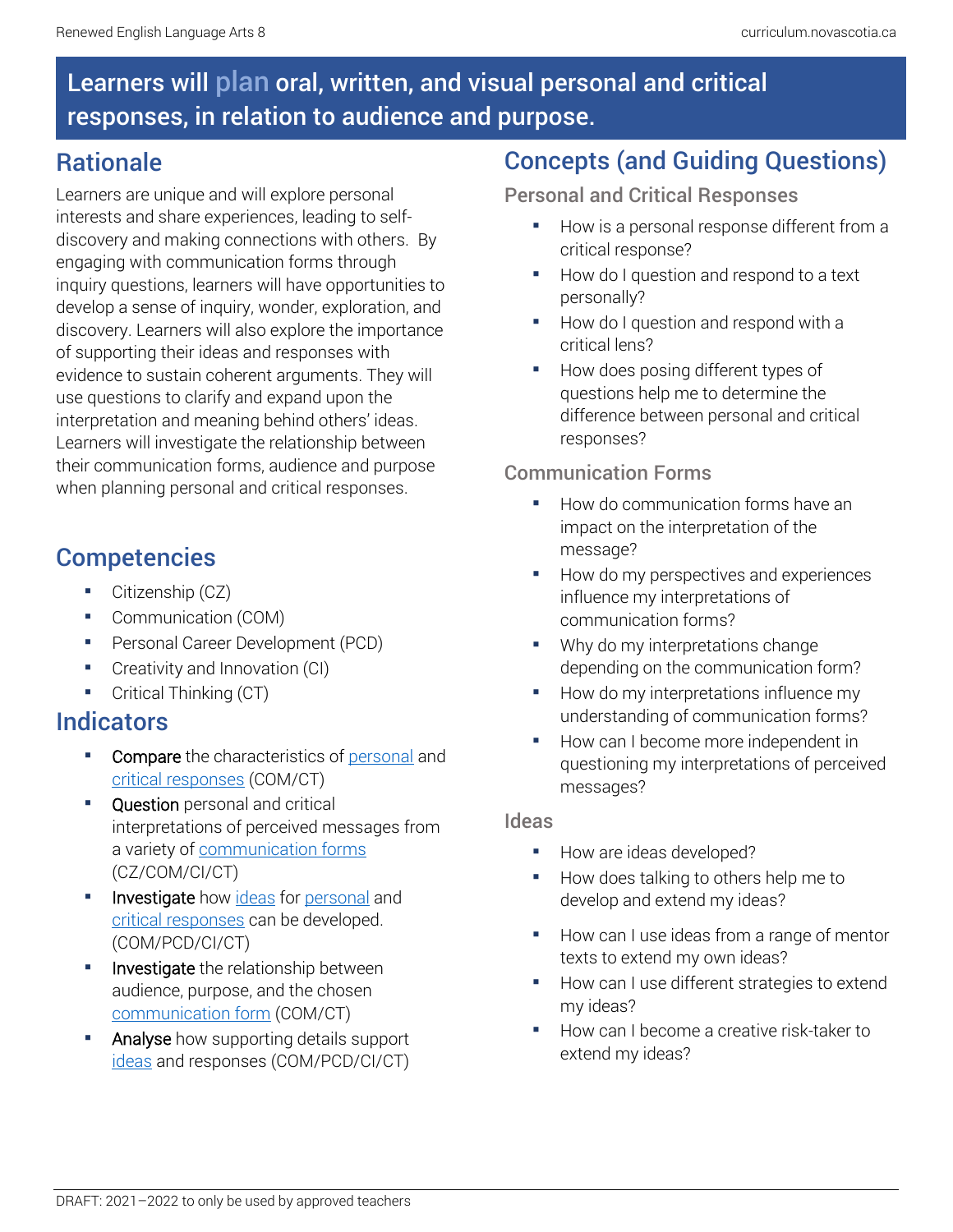#### Audience and Purpose

- How do audience and purpose direct my response?
- Why do audience and purpose need to be considered?
- How do I determine the effectiveness of my response in relation to my audience and purpose?

### Supporting Details

- Why is it essential to support my ideas and responses with details and evidence?
- How do I determine if details are relevant?
- How do I use details to effectively support my ideas and responses?
- How do I gather supporting details from various sources to support my ideas and responses?
- How do others use details to support their ideas and responses?
- How do I know if my supporting details are accurate and relevant to my ideas and responses?

# Skills

### Plan

Formulate- Identify a topic of interest; brainstorm ideas; choose, prioritize, and refine ideas; evaluate choices.

Devise a process to solve the problem; execute the steps, modifying as necessary.

### Compare

Make observations; identify similarities and differences; identify relationships and offer an interpretation; communicate the findings.

### **Ouestion**

Independently and collaboratively generate questions in response to increasingly complex problems and/or issues. Choose and develop a specific inquiry question to investigate.

### Investigate

Ask and revise questions; locate several relevant and dependable details to support an answer;

organize and compare details; identify relationships, recognize represented perspectives and communicate findings.

### Analyse

Gather and select appropriate information; determine accuracy, validity, and relevance of the information; identify perspectives, communicate findings.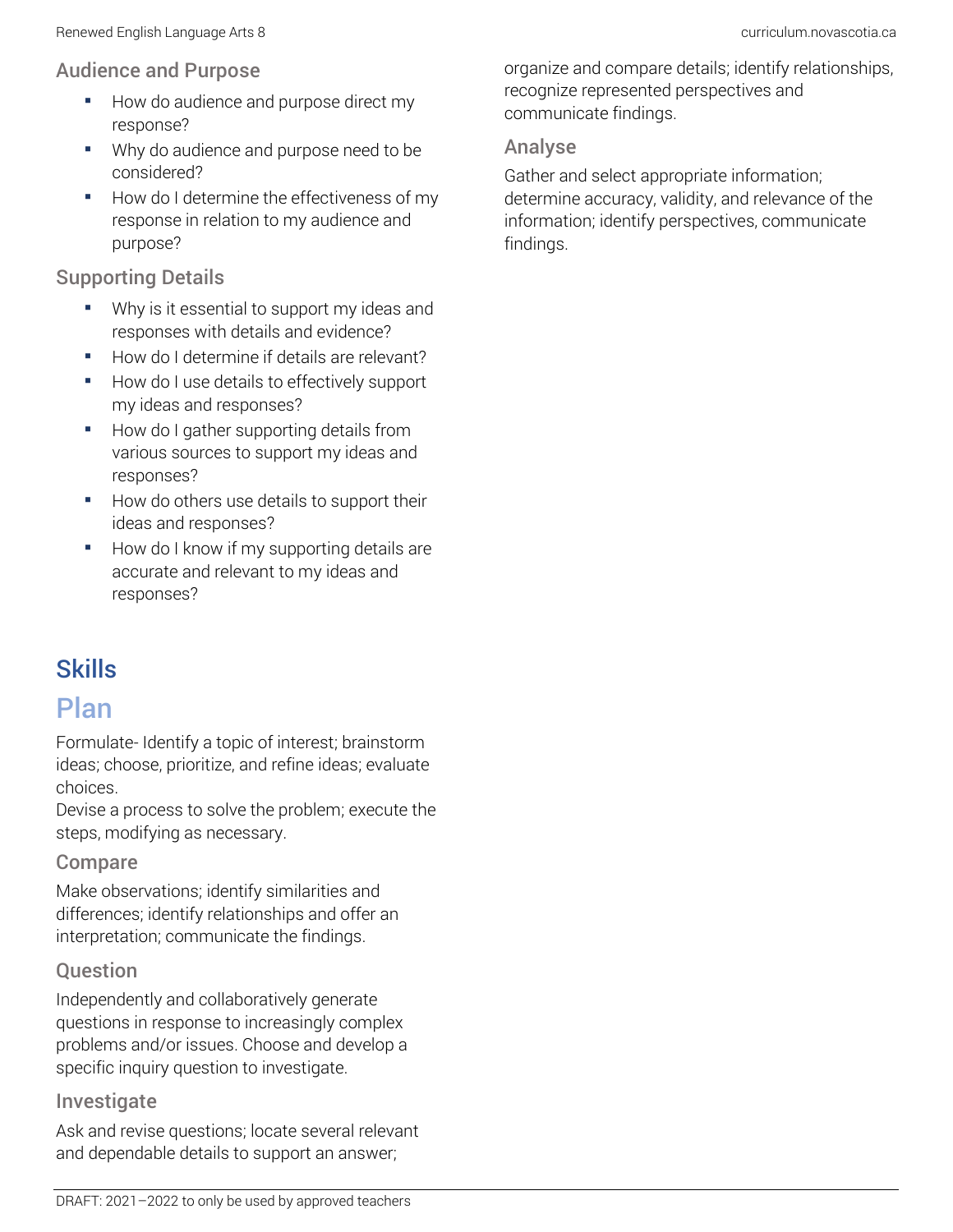# Learners will create oral, written, and visual communication forms for a range of audiences and purposes.

## **Rationale**

Learners will be given opportunities to develop and articulate their voices by exploring the creative processes for writing, designing, and researching in a variety of communication forms. Learners are provided opportunities to create, revise, and edit texts. They develop an understanding that consideration of audience and purpose influences the choice of communication forms.

### **Competencies**

- Communication (COM)
- Creativity and Innovation (CI)
- **•** Critical Thinking (CT)
- **•** Technological Fluency (TF)

# Indicators

- Investigate how [ideas](https://docs.google.com/document/d/1otaB-gkc7M3iSWwqNsucG4DZUDcc5tFs58TZP_B0zfg/edit) can be developed when creating oral, written, and visual [communication forms](https://docs.google.com/document/d/1-DCt1N21SgHOLi57jRa2CeU13wnZ46EwCNvGY5PQfRY/edit) (COM, CT, CI, TF)
- Apply [writing,](https://docs.google.com/document/d/1SZwaEiqOPHDCuPzGV9i1TccTqzmrQAk3bTEi1gz8-F0/edit) [design,](https://docs.google.com/document/d/1IeYVtk_GjPm03Yvwq2Fat3gt2xyY69yTGY_rLRDTc9A/edit) and [research](https://docs.google.com/document/d/1vvsKe5NzTFzvQ16QZOHVntkEezBymuEemkv4cvBoaiY/edit) processes (COM/CI/TF)
- Select a [communication form](https://docs.google.com/document/d/1-DCt1N21SgHOLi57jRa2CeU13wnZ46EwCNvGY5PQfRY/edit) that responds to an audience and purpose. (COM/CI/CT)
- **EXECT** Apply [revision, editing,](https://docs.google.com/document/d/1Tk9y11L1eTLrS3giecbzlKXy_LE9g2tfIAIdRqYefYU/edit) and proof-reading strategies appropriate to a range of [communication forms](https://docs.google.com/document/d/1-DCt1N21SgHOLi57jRa2CeU13wnZ46EwCNvGY5PQfRY/edit) (COM, CT, TF)
- Analyse processes for publishing and sharing chosen [communication forms.](https://docs.google.com/document/d/1-DCt1N21SgHOLi57jRa2CeU13wnZ46EwCNvGY5PQfRY/edit) (COM/TF)

# Concepts (and Guiding Questions)

### Ideas

- How do I use imagination to extend ideas?
- How do I support my ideas using accurate and relevant details?
- How can exploring [author's craft](https://docs.google.com/document/d/1CVWfeoLinGuJfZP1QqRHe70W8yIipC5wlZZACrxzcMw/edit) in a range of texts help me to develop my ideas?
- How do I blend my ideas with the ideas of others during the creative process?
- How do I use research to develop ideas?
- How do various perspectives influence my ideas?

### Writing, Design, and Research Processes

- How can talking with others lead me to examine and inform my creative processes?
- How do I use the design process to modify my work?
- How do I use the research process to develop, extend and support my ideas?
- How can I use the writing process to communicate effectively?

### Communication Forms in Relation to Audience and Purpose

- How does audience and purpose influence my choice of communication form?
- Why do my audience and purpose need to be considered when choosing a communication form?
- How can changing communication forms impact the message?
- How can I combine oral, written and visual communication forms in ways that are new to me?
- Why is it important to consider the impact of my communications?
- How do I modify my communications to reach different audiences?

### Revision, Editing, and Proofreading **Strategies**

- How can talking with others lead me to examine and inform my revision, editing and proofreading strategies?
- How do conventions contribute to effective communication?
- How can I extend my revision, editing and proofreading strategies?
- How do revising, editing, and proofreading enhance communication?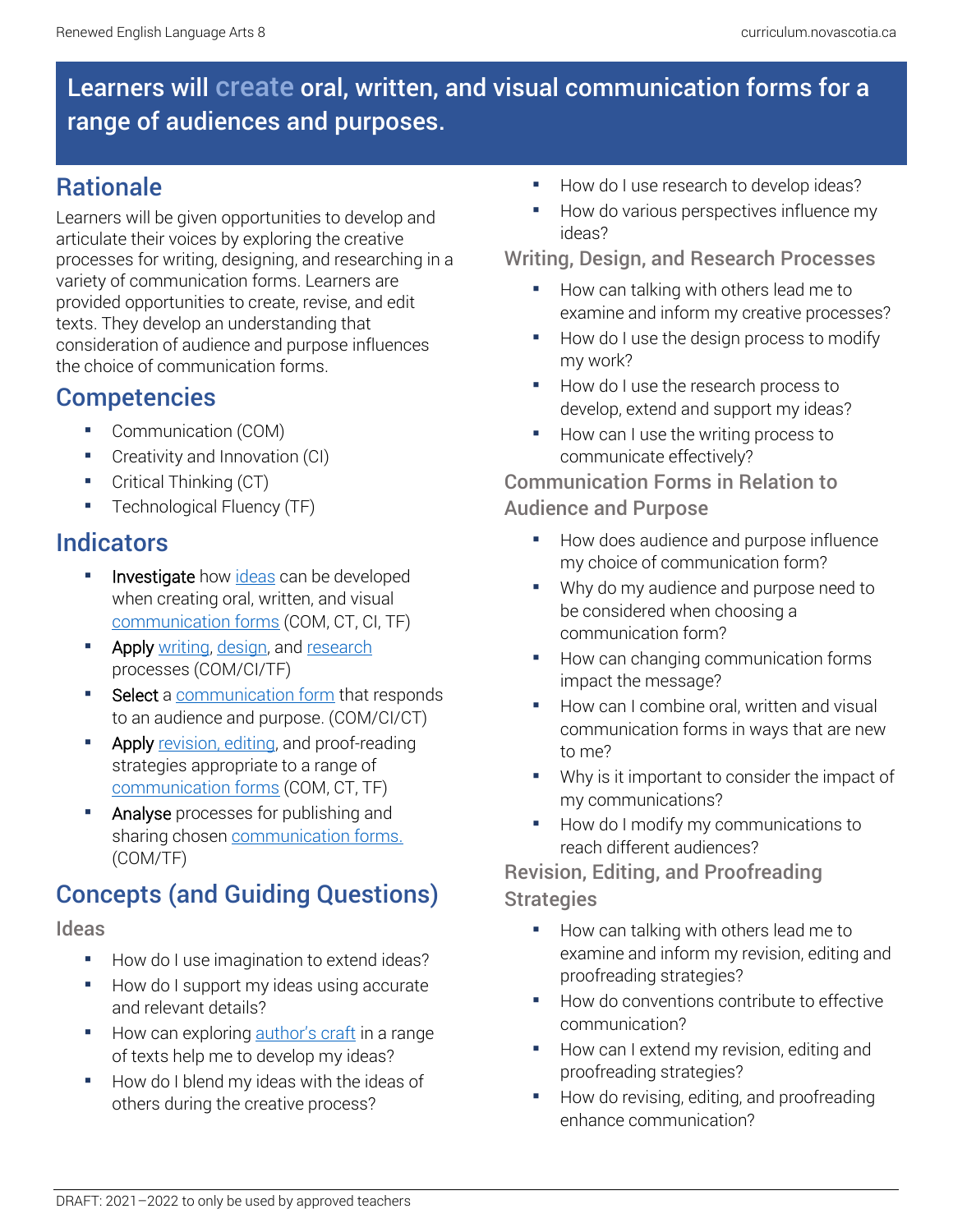### Publishing and Sharing

- **•** How does my communication form influence my publishing process?
- How does my communication form influence my process of sharing?
- How can I ensure my sharing process communicates my purpose?
- How does my audience and purpose determine how I choose to publish and share my work?
- What processes can I use to ensure that what I publish and share is my own intellectual property?
- How do I choose what I want to publish and share?

# Skills

# **Create**

Develop an idea; communicate a representation for a process and/or a product; produce a product; modify as necessary; evaluate results and/or modifications.

### Investigate

Ask and revise questions; locate several relevant and dependable details to support an answer; organize and compare details; identify relationships, recognize represented perspectives and communicate findings.

### Apply

Carry out, use, or complete a procedure/ technique.

### Select

Locate several relevant and dependable details to support an answer.

### Analyse

Gather and select appropriate information; determine accuracy, validity, and relevance of the information; identify perspectives, communicate findings.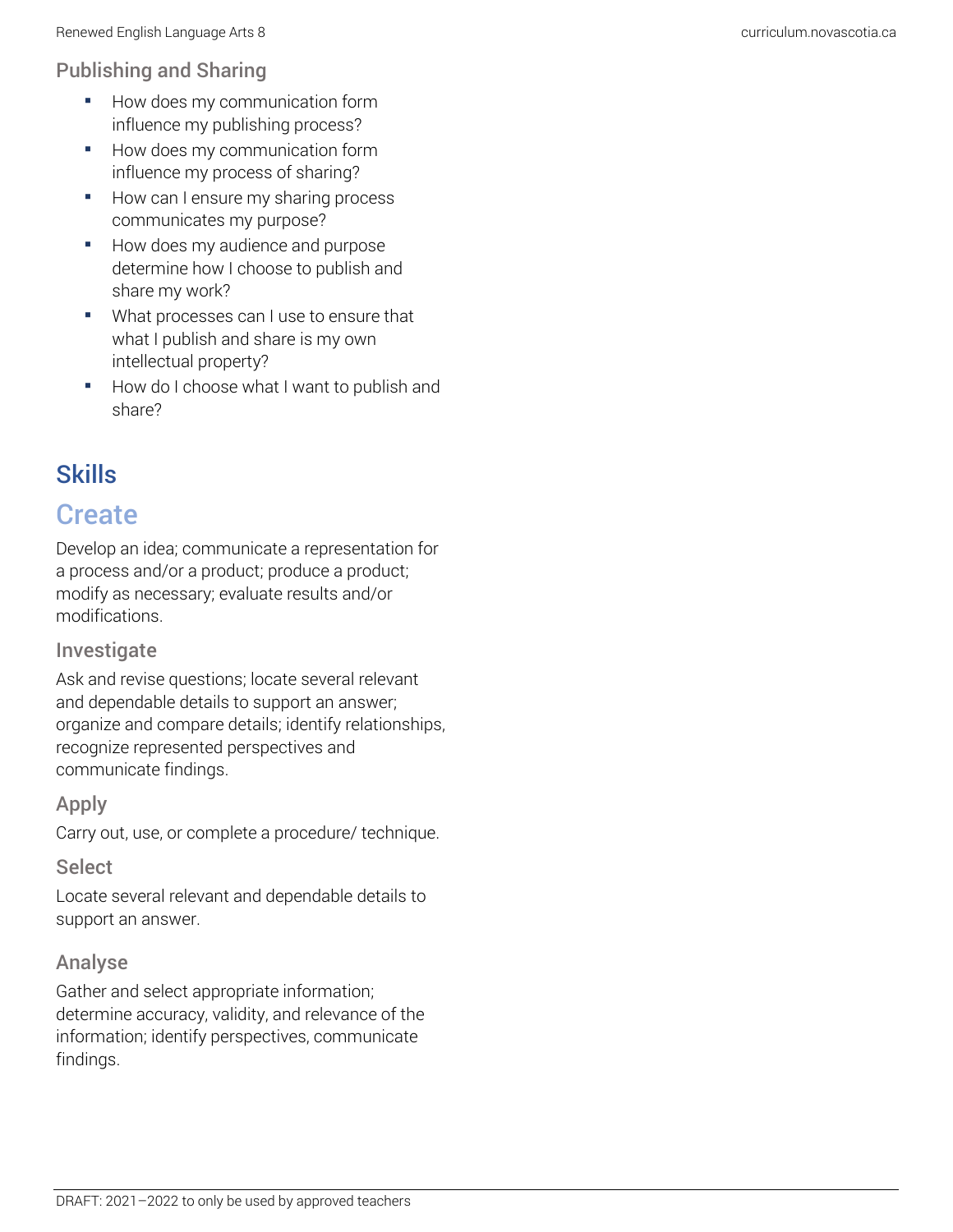# Learners will implement speaking and writing strategies for effective communication in relation to audience and purpose.

### **Rationale**

Learners are engaged in a significant process from the development of an idea to its presentation. Communication begins with learners' own identities, including home languages and cultures. They draw upon multiple strategies to effectively communicate. Learners evaluate organizational structures, language use, and conventions when conveying a message for a specific audience and purpose. Learners are offered opportunities to monitor and evaluate strategies for clarity and precision of communication.

# **Competencies**

- Communication (COM)
- Personal Career Development (PCD)
- **•** Creativity and Innovation (CI)
- Critical Thinking (CT)
- **•** Technological Fluency (TF)

### Indicators

- **Evaluate** the effectiveness of [communication](https://docs.google.com/document/d/1sRgze0uzM0zlJXv5CDTb1czIJdwvEYVM3H0Pf5a8Qv4/edit) strategies in relation to audience and purpose (COM/CI/CT)
- **EXEDEE Investigate** how [language use](https://docs.google.com/document/d/11UjSzjQVUSjyRXlhrilmuqcfgeqerdxt06inmPMMfxo/edit) can impact communication (COM/TF)
- Investigate how accuracy, reliability, validity, [and bias](https://docs.google.com/document/d/1283HgrnOVYkLXKATWNihNk7bqCEa73FvGRPXX4BVIok/edit) are used to influence personal communication (COM/CI/TF)
- Compare [organizational structures](https://docs.google.com/document/d/1KqBJUpYK2FU-lcTWKI8YJDC7cm3LItGafBNVOI4N6QQ/edit) and devices for intended audience and purpose (COM/PCD)
- Apply [conventions](https://docs.google.com/document/d/1d3VZ0sRhVVodMn7GF_Gklbz6o2zV112hZQwpkSZxbVo/edit) for intended audience and purpose (COM/PCD)

## Concepts (and Guiding Questions)

### Communication Strategies

- How does the audience influence my communication strategies?
- How can observing the [author's craft](https://docs.google.com/document/d/1CVWfeoLinGuJfZP1QqRHe70W8yIipC5wlZZACrxzcMw/edit) in a range of mentor texts help me to choose effective speaking and writing strategies for my audience?
- Why is it important to use a variety of communication strategies?
- How do I choose effective oral and writing strategies to enhance communication for my audience and purpose?
- How can communication strategies change depending on audience and purpose?

### Language Use

- How can my language use (voice, word choice, and sentence style) contribute to clear and fluid communication?
- How do I know if the language I use is contributing to effective communication?
- How do I modify my language based on the audience and purpose?
- How can I extend my strategies for language use?

### Accuracy, Reliability, Validity, and Bias

- How do my experiences and perspectives influence my communication?
- Why is it important to use accurate information in my communications?
- How does valid information strengthen my ideas in my communications?
- What strategies can I use to identify reliable sources?
- Why is it important to recognize how my bias impacts my communications?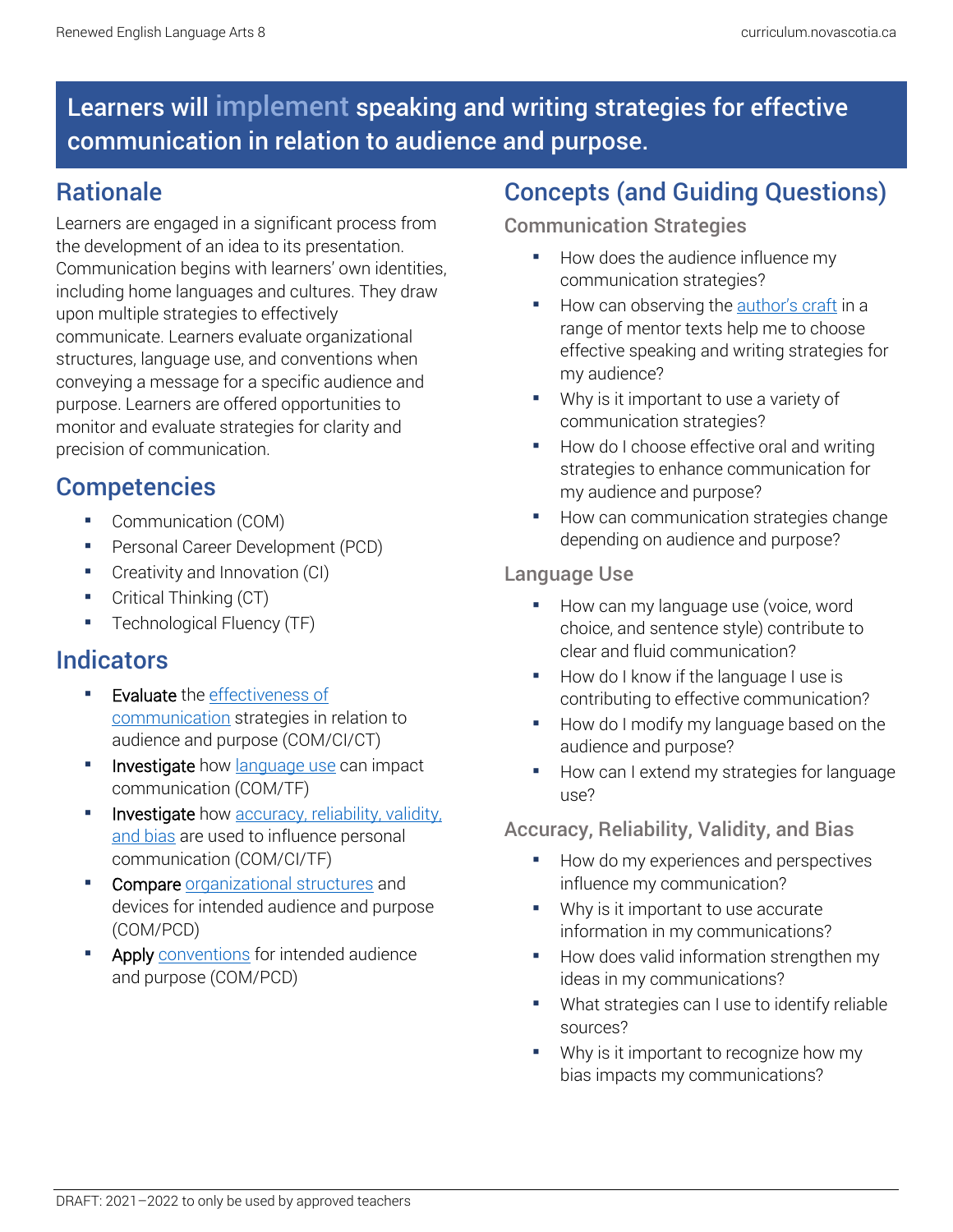### Organizational Structures and Devices

- **How are organizational structures and** devices similar and different for speaking and writing?
- How are organizational structures and devices similar and different in mentor texts?
- How do I know if the organizational structures and devices used are effective?
- What organizational structures and devices work best for my communication form?
- How can using various organizational structures and devices enhance my work?

### **Conventions**

- How do conventions (spelling, grammar, punctuation) contribute to effective communications?
- How does knowing my audience and purpose influence the use of conventions?
- How can I choose conventions for different communication forms?
- How can I extend my strategies for use of conventions?

# **Skills**

# Implement

Select - Locate several relevant and dependable details to support an answer.

Plan – FORMULATE Identify a topic of interest; brainstorm ideas; choose, prioritize, and refine ideas; evaluate choices. Devise a process to solve the problem. Execute the steps, modifying as necessary.

Evaluate - Review processes and results from an inquiry; consider and communicate varying perspectives and alternative solutions; identify potential new problems and/or issues; justify decisions and/or findings.

Apply - Carry out, use, or complete a procedure/ technique.

### Evaluate

Review processes and results from an inquiry; consider and communicate varying perspectives and alternative solutions; identify potential new problems and/or issues; justify decisions and/or findings.

### Investigate

Ask and revise questions; locate several relevant and dependable details to support an answer; organize and compare details; identify relationships, recognize represented perspectives and communicate findings.

#### Compare

Make observations; identify similarities and differences; identify relationships and offer an interpretation; communicate the findings.

### Apply

Carry out, use, or complete a procedure/ technique.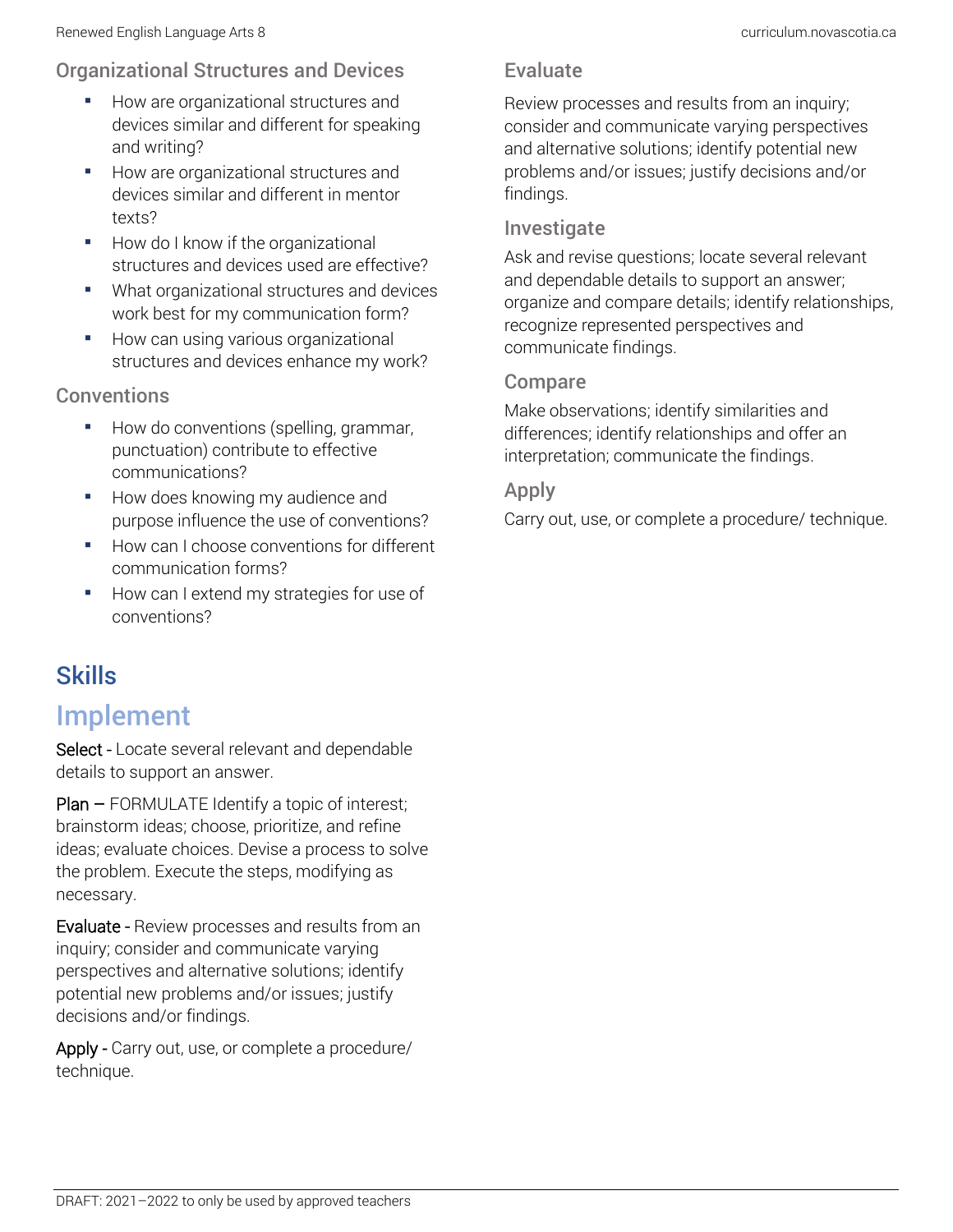# Learners will comprehend a range of communication forms using listening strategies, reading strategies, and viewing strategies.

# **Rationale**

Learners make meaning from oral, visual, written, non-verbal, and technological communication to navigate a changing world. To make meaning, learners will consider who created the message, how and why it was constructed, as well as how perspectives influence the understanding of the meaning. Learners will also explore how their experiences and background knowledge influence their comprehension. Learners will have opportunities to use a range of listening, reading, and viewing strategies to make meaning.

### **Competencies**

- Communication (COM)
- Creativity and Innovation (CI)
- **•** Critical Thinking (CT)
- Technological Fluency (TF)

### Indicators

- **Apply** active [listening strategies](https://docs.google.com/document/d/1NMy8Ttm7b5rRaPtCvewPYsRHbqdW66VU1SURHyiunpg/edit) for comprehending meaning in a range of [communication forms](https://docs.google.com/document/d/1-DCt1N21SgHOLi57jRa2CeU13wnZ46EwCNvGY5PQfRY/edit) (COM/CI/CT)
- **E** Investigate how reading and viewing [strategies](https://docs.google.com/document/d/16J_sX-92PnLOKp8AVKtHQBt-H0Ayn5NtdPlHxou71eg/edit) are used in comprehension (COM/CT/TF)
- **E** Analyse how [communication forms](https://docs.google.com/document/d/1-DCt1N21SgHOLi57jRa2CeU13wnZ46EwCNvGY5PQfRY/edit) influence comprehension. (COM/CI/CT)
- **Reflect** on how perspectives influence comprehension of [communication forms](https://docs.google.com/document/d/1-DCt1N21SgHOLi57jRa2CeU13wnZ46EwCNvGY5PQfRY/edit) (COM/CT)

# Concepts (and Guiding Questions)

### Active Listening Strategies

- How do I know if the strategies I am using are effective?
- How can I monitor my active listening strategies?
- How can I modify the active listening strategies I am using to comprehend?
- How can I be a more active listener?
- How do my listening strategies change depending on the communication form?

### Reading and Viewing Strategies

- How does talk inform my understanding of what I read and view?
- How do before/during/after reading and viewing strategies influence understanding?
- How do I know when my comprehension has broken down?
- What strategies can I use when I am not able to comprehend?
- How do my reading and viewing strategies change depending on the communication form?
- How can I use text to self/text/world connections to support comprehension?
- How can I develop and practice reading and viewing strategies to strengthen comprehension?

### Communication Forms

- How do communication forms influence understanding?
- Why is it important to identify perspectives in what I hear, read, and view?

### **Perspective**

- How do my experiences influence how I understand what I hear, read, or view?
- How does talking with others and hearing their perspectives influence my understanding?
- Why is it important to consider a range of perspectives?
- How do ideas and information from the communication form influence my understanding?
- How do I synthesize what I know with what I have learned?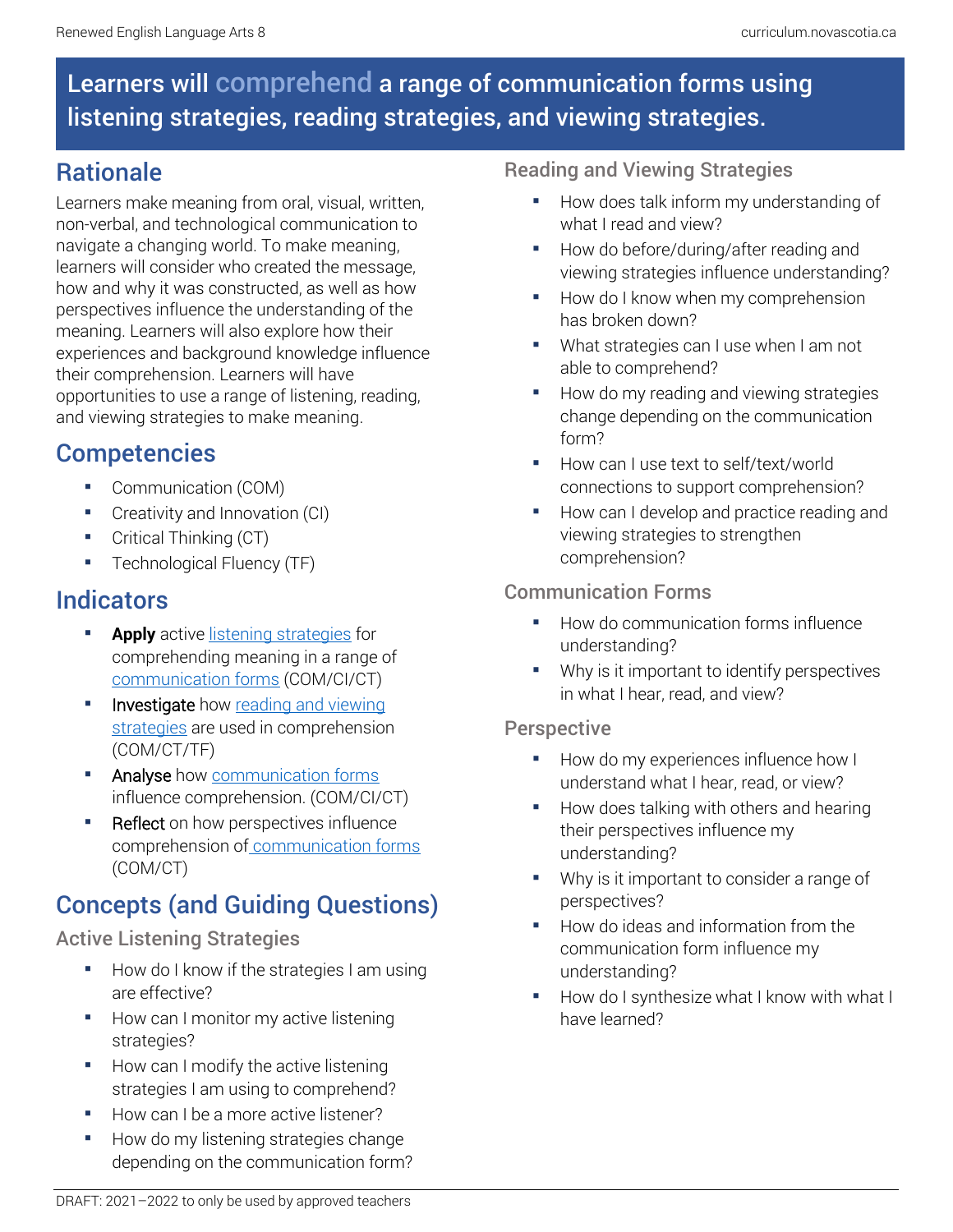# **Skills** Comprehend

Determine the overall meaning of the message and identify the details; identify the author's purpose; use active listening, reading, and viewing strategies; communicate the findings.

### Apply

Carry out, use, or complete a procedure/ technique.

### Investigate

Ask and revise questions; locate several relevant and dependable details to support an answer; organize and compare details; identify relationships, recognize represented perspectives and communicate findings.

### Analyse

Gather and select appropriate information; determine accuracy, validity, and relevance of the information; identify perspectives, communicate findings.

### **Reflect**

Ask questions of experiences and/or concepts; examine further ideas and information; consider ideas, perceptions, and perspectives about experiences and/or concepts; evaluate perceptions and perspectives in relation to experiences and/or concepts; synthesize perceptions and perspectives in relation to experiences and/or concepts; communicate the impact of the process.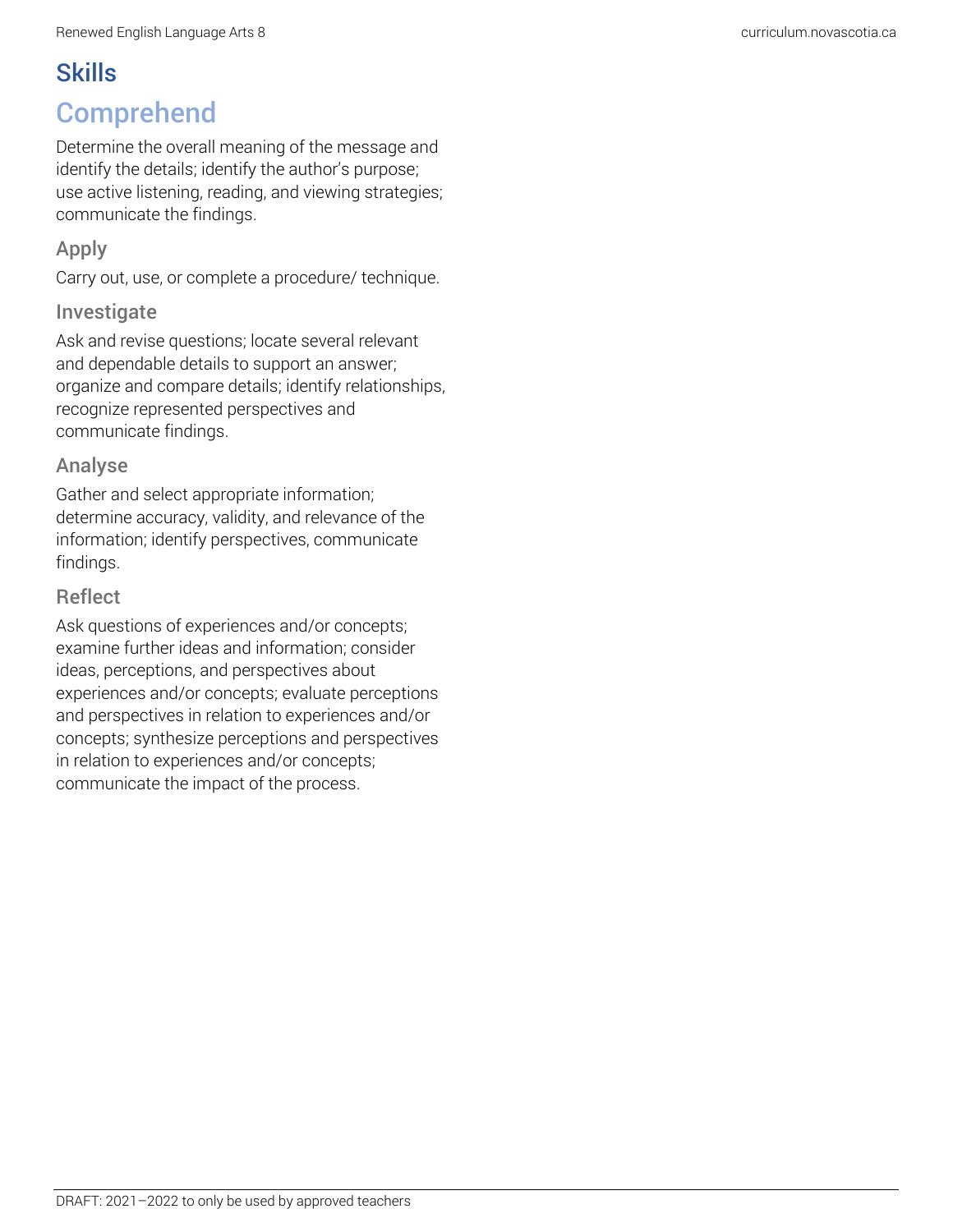# Learners will analyse the accuracy, reliability, validity and bias in a range of written, audio, visual, and digital communication forms.

## **Rationale**

Learners are offered opportunities to examine multiple communication forms to recognize how [accuracy, reliability, validity, and bias](https://docs.google.com/document/d/1283HgrnOVYkLXKATWNihNk7bqCEa73FvGRPXX4BVIok/edit) influence meaning. Learners will compare and question a variety of sources to develop a critical lens on what they hear, say, view, and write. Learners are mindful of their perspectives, and the perspectives of others in the analysis of texts.

# **Competencies**

- Citizenship (CZ)
- Communication (COM)
- **•** Critical Thinking (CT)
- **Technological Fluency (TF)**

# **Indicators**

- Select reliable sources (CT/TF)
- **Compare** [a](https://docs.google.com/document/d/1283HgrnOVYkLXKATWNihNk7bqCEa73FvGRPXX4BVIok/edit?usp=sharing)ccuracy of information from a variety of sources (CZ/COM/CT/TF)
- Apply strategies for choosing valid information from a range of communication forms (CZ/COM/CT/TF)
- Investigate how bias influences the message of [communication forms](https://docs.google.com/document/d/1-DCt1N21SgHOLi57jRa2CeU13wnZ46EwCNvGY5PQfRY/edit) (COM/CT/CZ/TF)

# Concepts (and Guiding Questions)

### **Reliability**

- How can I use a reliable source to confirm new information?
- How do I know if a source is reliable?
- What do I do if I am not sure if a source is reliable?
- How can the reputation of the source help to determine its reliability?

### **Accuracy**

- Why is it important to use accurate information?
- How do I know if information is accurate?
- How can I use reliable sources to determine the accuracy of new information?
- How do I use strategies to determine if information is accurate across a range of sources?

### **Validity**

- How can I develop strategies to determine validity?
- How can I choose valid information from a range of sources?
- How can valid information from a range of sources help to support a question or idea?

### **Rias**

- Why should I question what I hear, see, and read?
- Why should I question what I think I know?
- How can I consider the voice, perspectives, and points of view represented in a text to determine bias?
- How does bias (stereotyping, attitudes, beliefs, prejudices) in communication forms influence the message?

# **Skills**

# Analyse

Gather and select appropriate information; determine accuracy, validity, and relevance of the information; identify perspectives, communicate findings.

### **Select**

Locate several relevant and dependable details to support an answer.

### Compare

Make observations; identify similarities and differences; identify relationships and offer an interpretation; communicate the findings.

### Apply

Carry out, use, or complete a procedure/ technique.